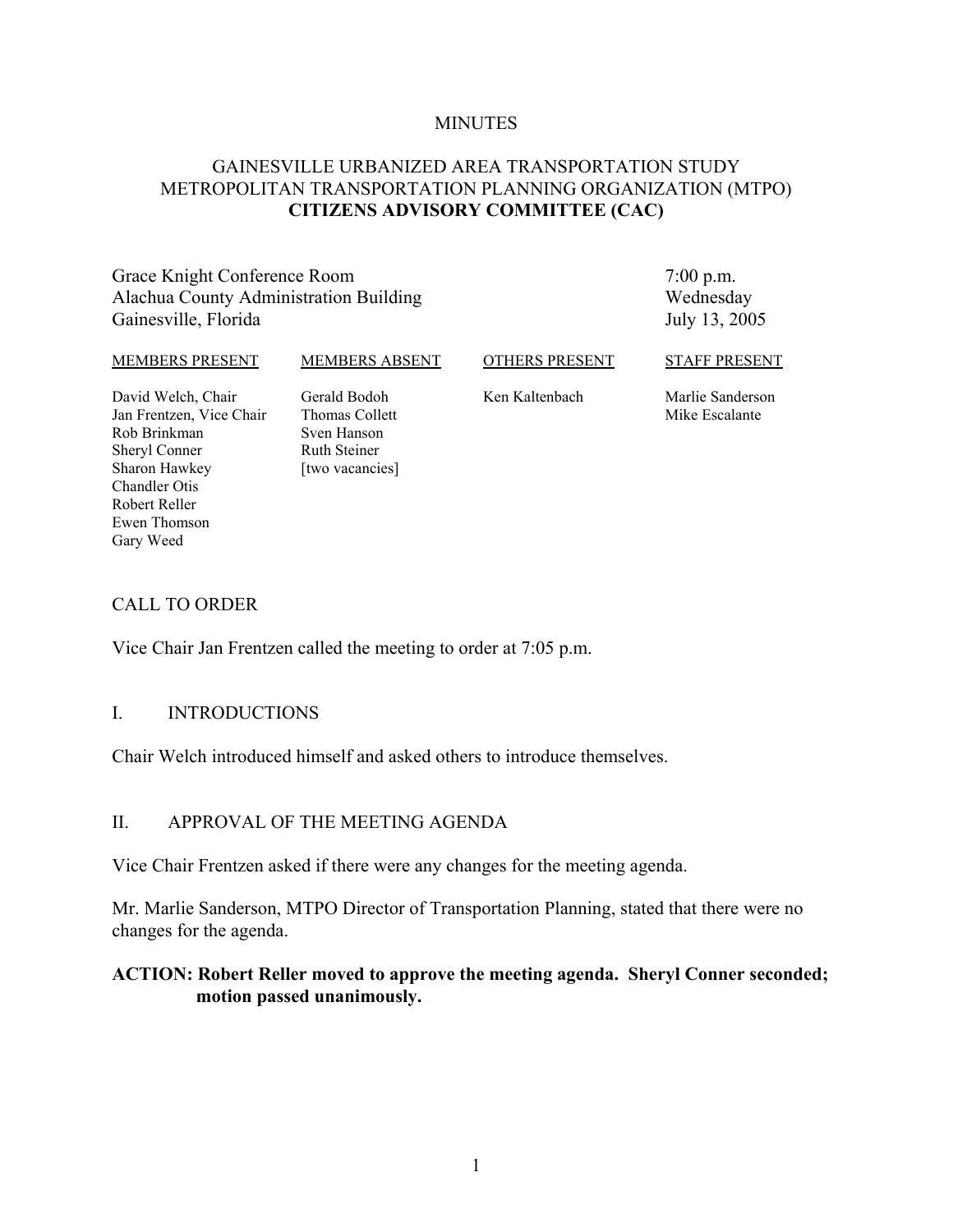### III. APPROVAL OF COMMITTEE MINUTES

### **ACTION: Robert Reller moved to approve the June 1, 2005 minutes. Sheryl Conner seconded; motion passed unanimously.**

#### IV. CHAIRMAN'S REPORT

Mr. Sanderson announced that the next MTPO meeting is scheduled for June  $14<sup>th</sup>$  at 1:30 p.m. in the Jack Durrance Auditorium. He said that the next CAC meeting is scheduled for August3<sup>rd</sup>.

### V. YEAR 2025 LONG RANGE TRANSPORTATION PLAN- DRAFT NEEDS PLAN

Mr. Sanderson stated that the MTPO is updating the community's long range transportation plan. He said that this plan must be adopted by December 14, 2005. He said that the CAC needs to provide the MTPO with a draft Year 2025 Long Range Transportation Needs Plan.

Mr. Ken Kaltenbach, Corradino Group Senior Vice President, reviewed the long range transportation plan goals and objectives, evaluation factors and roadway facility deficiency analysis. He discussed the model alternative analyses and answered questions.

Mr. Sanderson recommended discussion of the Alternative 2- Transit projects first, non-Student Village Area projects second and Student Village Area projects third. He discussed existing transit route projects to be included in the draft Year 2025 Transportation Needs Plan for testing and answered questions.

### **ACTION: Sharon Hawkey moved to recommend that the MTPO approve, as part of the draft Year 2025 Long Range Transportation Needs Plan, the existing route projects listed in Exhibit 1 Transit Alternative. Robert Reller seconded; Jan Frentzen called the question; question call passed 8 to 1. Motion passed 8 to 1.**

### **ACTION: Rob Brinkman moved to invite Regional Transit System staff to discuss its long range transit service planning. Jan Frentzen seconded; Jan Frentzen called the question; question call passed unanimously. Motion passed unanimously.**

Mr. Sanderson discussed proposed transit route projects to be included in the draft Year 2025 Transportation Needs Plan for testing and answered questions.

## **ACTION: Robert Reller moved to recommend that the MTPO approve, as part of the draft Year 2025 Long Range Transportation Needs Plan, the proposed project Routes 25, 44 and 46 as listed in Exhibit 1 Transit Alternative. Sharon Hawkey seconded; motion passed unanimously.**

Mr. Sanderson discussed the proposed park-n-ride service and answered questions.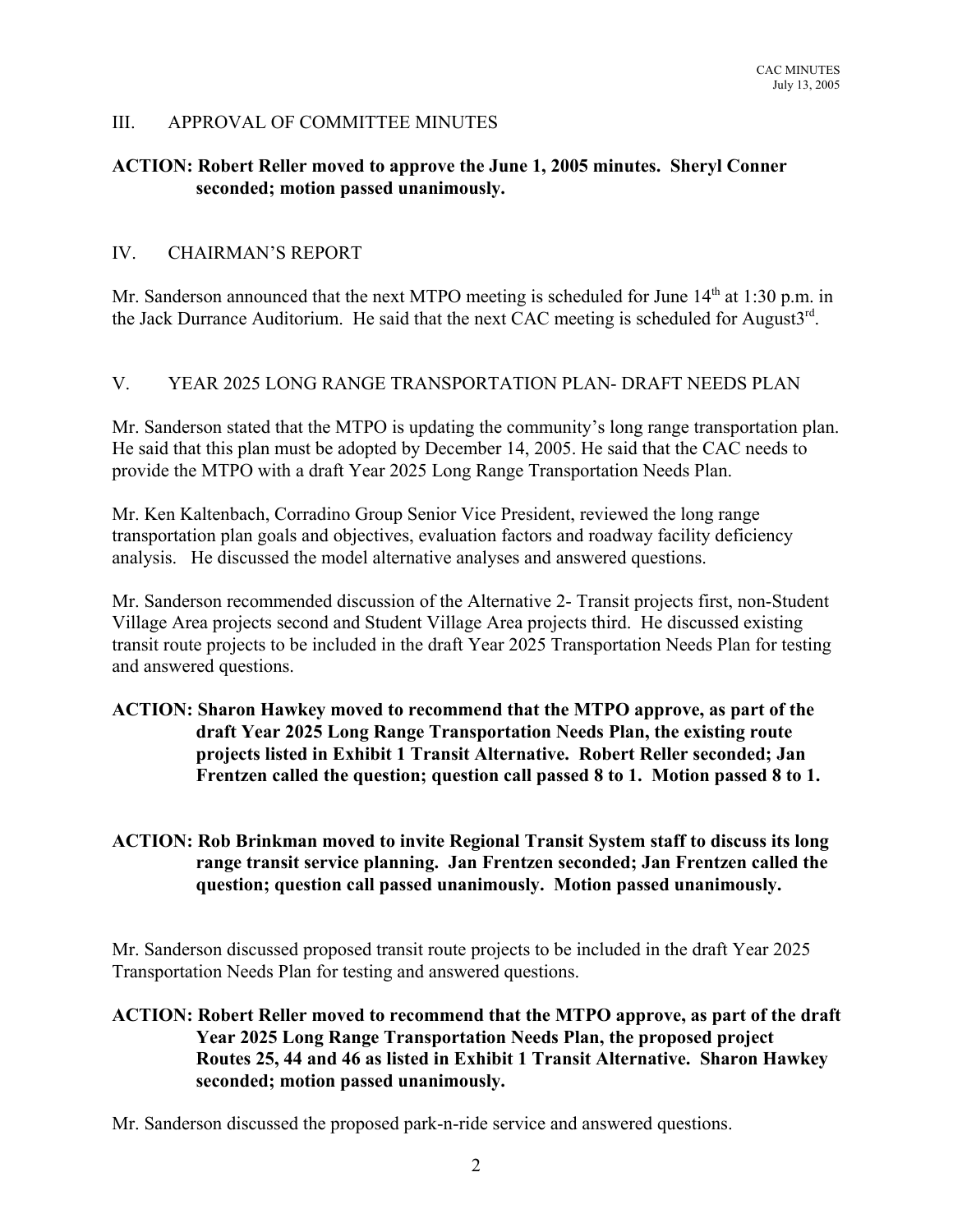**ACTION: Jan Frentzen moved to recommend that the MTPO approve, as part of the draft Year 2025 Long Range Transportation Needs Plan, the proposed park-n-ride projects listed in Exhibit 1 Transit Alternative, including the extension of the High Springs to Gainesville Park-n-Ride Express Bus Route to the University of Florida, and with the caveat to research what type of transit vehicle/operator, such as express minibus or vanpooling, would provide reasonable cost effective high occupant vehicle (HOV) service to park-n-ride facilities. Rob Brinkman seconded; motion passed unanimously.**

Mr. Sanderson discussed the non-Student Village Area projects and answered questions.

**ACTION: Sharon Hawkey moved to recommend that the MTPO approve, as part of the draft Year 2025 Long Range Transportation Needs Plan, the Consultant and MTPO Staff-recommended non-Student Village Area projects C through W,** except H<sub>2</sub>, L and T, as listed in Exhibit 2. Robert Reller seconded. Sharon **Hawkey called the question; question call passed unanimously. Motion passed unanimously.**

Mr. Sanderson and Mr. Kaltenbach discussed the Student Village Area projects and answered questions.

Mr. Robert Reller declared a conflict of interest.

**ACTION: Jan Frentzen moved to recommend that the MTPO approve, as part of the draft Year 2025 Long Range Transportation Needs Plan, the Student Village Area Option L, as shown in Exhibit 3. Sheryl Conner seconded; motion passed 8 to 0 with one abstention.**

### VI. LIVABLE COMMUNITIES WORKSHOP

Mr. Sanderson stated that FDOT and Florida State University Department of Urban and Regional Planning are sponsoring a Livable Communities Workshop. He discussed the workshop and answered questions. He asked CAC members to inform MTPO staff whether they will attend the workshop. He noted that there would be a long range transportation plan workshop on August 1<sup>st</sup>.

### VII. INFORMATION ITEMS

Chair Welch noted that the City of Gainesville was hosting a reception for Mr. Charles Baldwin, FDOT District 2 Secretary.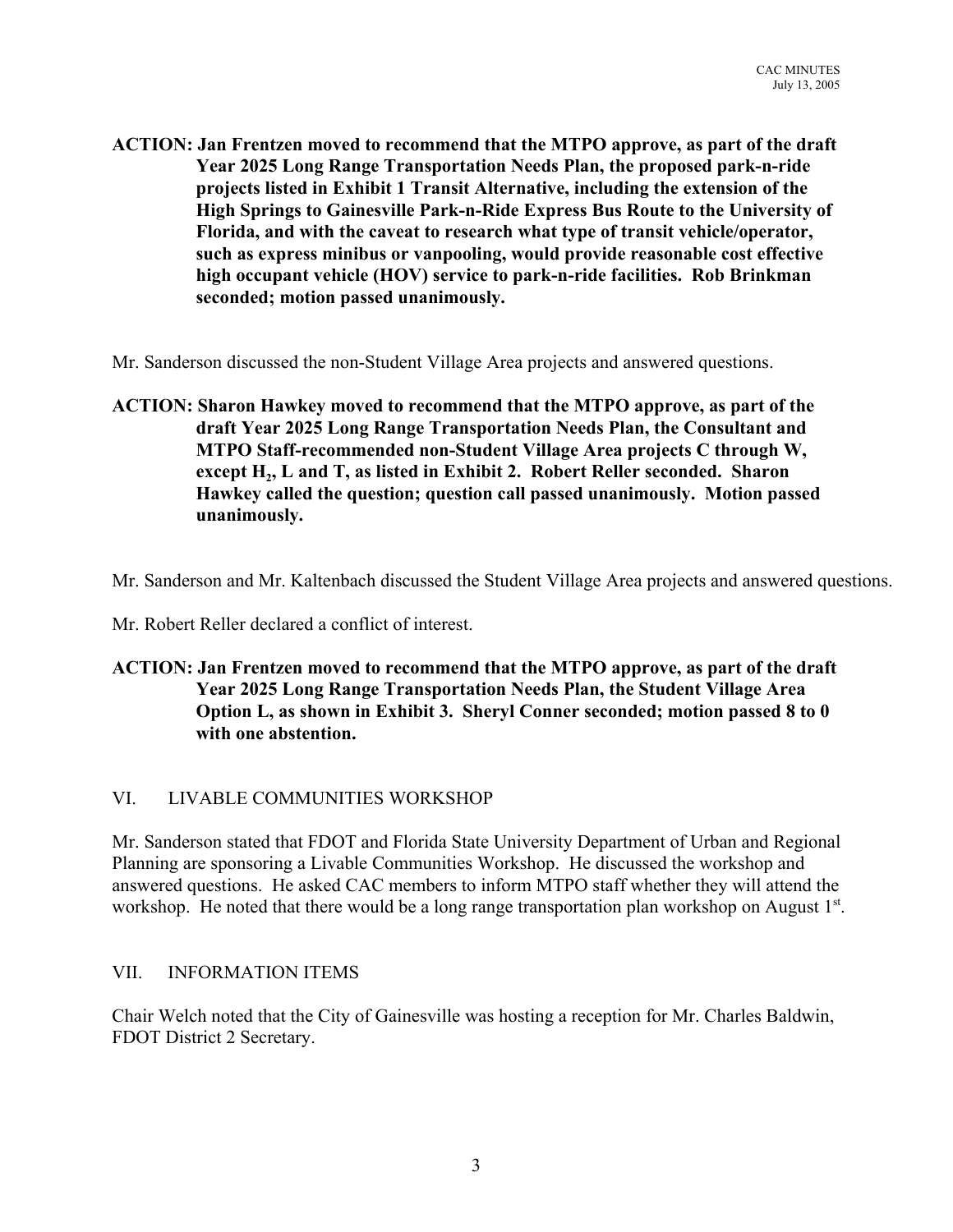## ADJOURNMENT

The meeting was adjourned at 9:25 p.m.

Date David Welch, Chair

 $\mathcal{L}_\text{max}$  and the contract of the contract of the contract of the contract of the contract of the contract of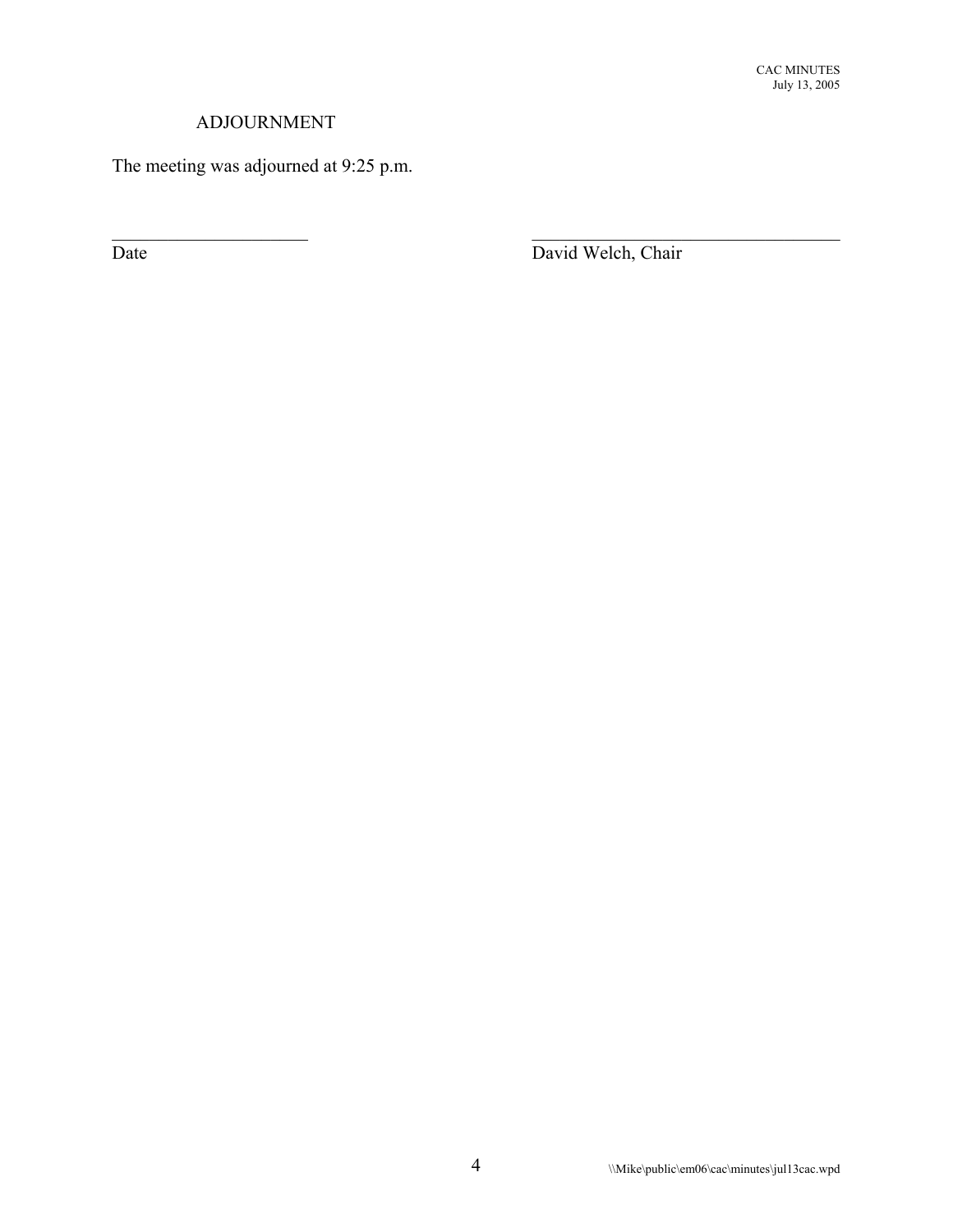### **EXHIBIT 1**

## **CAC-RECOMMENDED DRAFT YEAR 2025 LONG RANGE TRANSPORTATION NEEDS PLAN- TRANSIT**

|                                    |                              | <b>MODEL RESULTS</b><br>YEAR 2025 WEEKDAY |                                                                                 |                                                                                        |  |  |  |
|------------------------------------|------------------------------|-------------------------------------------|---------------------------------------------------------------------------------|----------------------------------------------------------------------------------------|--|--|--|
| <b>ROUTE</b>                       | <b>HEADWAYS</b><br>[minutes] | <b>HOURS OF</b><br>OPERATION*             | <b>YEAR 2025</b><br><b>ALTERNATIVE 2</b><br><b>WEEKDAY</b><br><b>PASSENGERS</b> | <b>YEAR 2025</b><br><b>ALTERNATIVE 2</b><br><b>WEEKDAY</b><br><b>PASSENGERS / MILE</b> |  |  |  |
| <b>EXISTING FIXED ROUTE SYSTEM</b> |                              |                                           |                                                                                 |                                                                                        |  |  |  |
| $\mathbf{1}$                       | 15                           | 74                                        | 1111                                                                            | 234.23                                                                                 |  |  |  |
| $\overline{2}$                     | 15                           | 74                                        | 71                                                                              | 11.41                                                                                  |  |  |  |
| 5                                  | 15                           | 74                                        | 624                                                                             | 110.04                                                                                 |  |  |  |
| $\overline{7}$                     | 15                           | 74                                        | 101                                                                             | 16.08                                                                                  |  |  |  |
| 8                                  | 15                           | 74                                        | 1530                                                                            | 170.85                                                                                 |  |  |  |
| 10                                 | 15                           | 74                                        | 393                                                                             | 46.28                                                                                  |  |  |  |
| 11                                 | 15                           | 74                                        | 212                                                                             | 42.39                                                                                  |  |  |  |
| 15                                 | 15                           | 74                                        | 211                                                                             | 34.08                                                                                  |  |  |  |
| 24                                 | 15                           | 74                                        | 168                                                                             | 20.38                                                                                  |  |  |  |
| 43                                 | 15                           | 74                                        | 3004                                                                            | 219.83                                                                                 |  |  |  |
| 75                                 | 15                           | 74                                        | 800                                                                             | 62.62                                                                                  |  |  |  |
| 21                                 | 10                           | 111                                       | 2069                                                                            | 527.78                                                                                 |  |  |  |
| 34                                 | 10                           | 111                                       | 1690                                                                            | 340.14                                                                                 |  |  |  |
| 36                                 | 10                           | 111                                       | 684                                                                             | 199.86                                                                                 |  |  |  |
| 9                                  | 5                            | 222                                       | 2404                                                                            | 577.90                                                                                 |  |  |  |
| 12                                 | 5                            | 222                                       | 3101                                                                            | 814.39                                                                                 |  |  |  |
| 13                                 | 5                            | 222                                       | 976                                                                             | 335.68                                                                                 |  |  |  |
| 16                                 | 5                            | 222                                       | 1486                                                                            | 450.47                                                                                 |  |  |  |
| 20                                 | 5                            | 222                                       | 3783                                                                            | 668.49                                                                                 |  |  |  |
| 35                                 | 5                            | 222                                       | 1272                                                                            | 252.50                                                                                 |  |  |  |

\*Fixed-Route- Weekday, 5:00 a.m. - 3:00 a.m.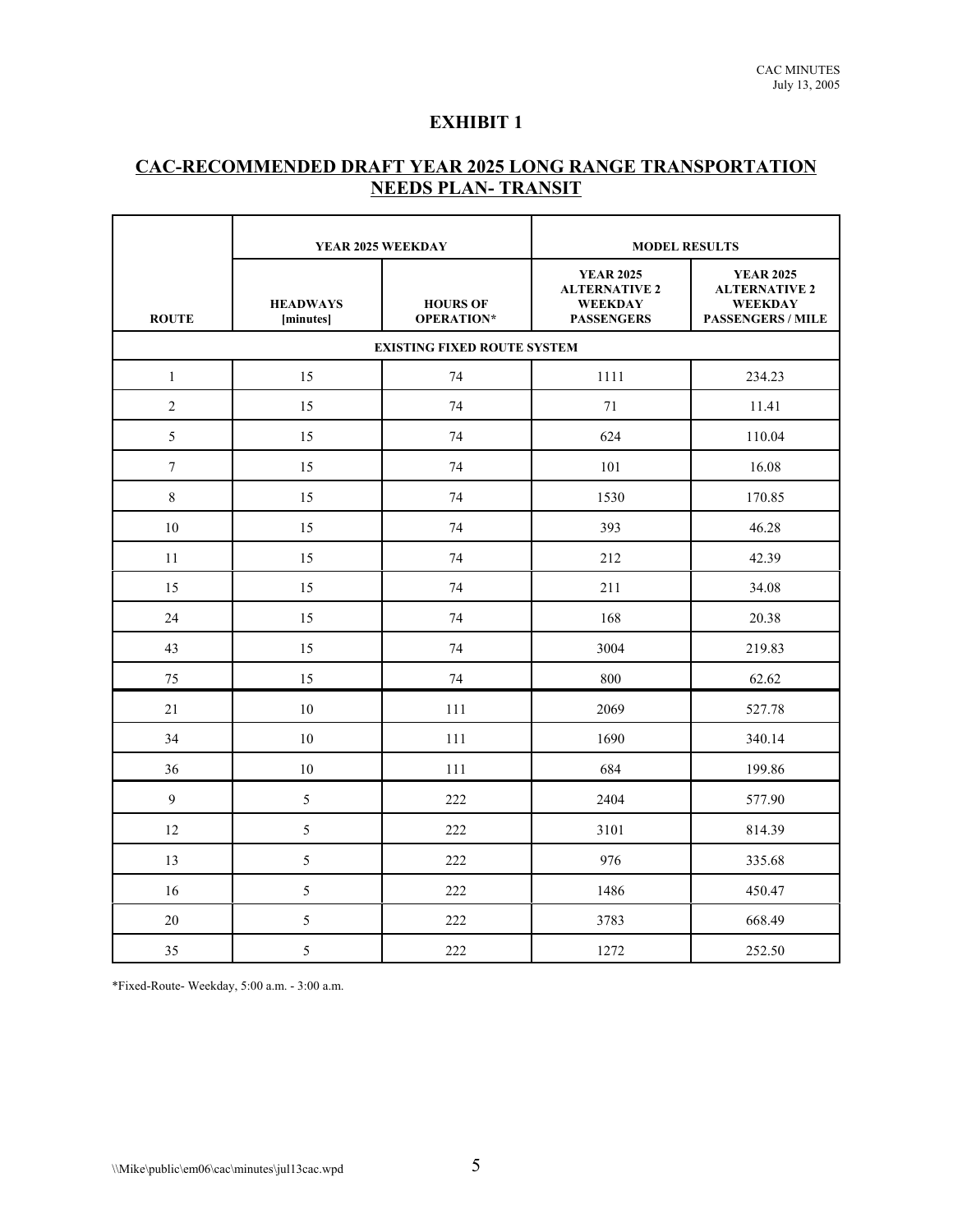## **EXHIBIT 1 (Continued)**

## **CAC-RECOMMENDED DRAFT YEAR 2025 LONG RANGE TRANSPORTATION NEEDS PLAN- TRANSIT**

|                                             | YEAR 2025 WEEKDAY              |                                                      | <b>MODEL RESULTS</b>                                                            |                                                                                        |  |  |  |
|---------------------------------------------|--------------------------------|------------------------------------------------------|---------------------------------------------------------------------------------|----------------------------------------------------------------------------------------|--|--|--|
| <b>ROUTE</b>                                | <b>HEADWAYS</b><br>[minutes]   | <b>DAILY</b><br><b>HOURS OF</b><br><b>OPERATION*</b> | <b>YEAR 2025</b><br><b>ALTERNATIVE 2</b><br><b>WEEKDAY</b><br><b>PASSENGERS</b> | <b>YEAR 2025</b><br><b>ALTERNATIVE 2</b><br><b>WEEKDAY</b><br><b>PASSENGERS / MILE</b> |  |  |  |
|                                             | PROPOSED ADDITIONAL BUS ROUTES |                                                      |                                                                                 |                                                                                        |  |  |  |
| 25                                          | 15                             | 74                                                   | 987                                                                             | 136.11                                                                                 |  |  |  |
| 44                                          | 15                             | 74                                                   | 1138                                                                            | 125.12                                                                                 |  |  |  |
| 46                                          | 15                             | 74                                                   | 464                                                                             | 84.35                                                                                  |  |  |  |
| <b>PROPOSED PARK-N-RIDE - EXPRESS BUS #</b> |                                |                                                      |                                                                                 |                                                                                        |  |  |  |
| High Springs - a<br>Gainesville             | 15                             | 8                                                    | 71                                                                              | 3.73                                                                                   |  |  |  |
| Archer-<br>Gainesville                      | 15                             | 8                                                    | 26                                                                              | 2.50                                                                                   |  |  |  |
| Hawthorne -<br>Gainesville                  | 15                             | 8                                                    | 13                                                                              | 1.13                                                                                   |  |  |  |
| Newberry -<br>Gainesville                   | 15                             | 8                                                    | 105                                                                             | 6.31                                                                                   |  |  |  |
| Waldo -<br>Gainesville                      | 15                             | 8                                                    | 32                                                                              | 3.25                                                                                   |  |  |  |

\*Park-N-Ride- Weekday, 5:30 a.m. - 9:30 a.m. and 2:30 - 6:30 p.m.

a Extend express route to the University of Florida area.

# Research what type of transit vehicle/operator, such as express minibus or vanpooling, would provide reasonable cost effective high occupant vehicle (HOV) service to park-n-ride facilities.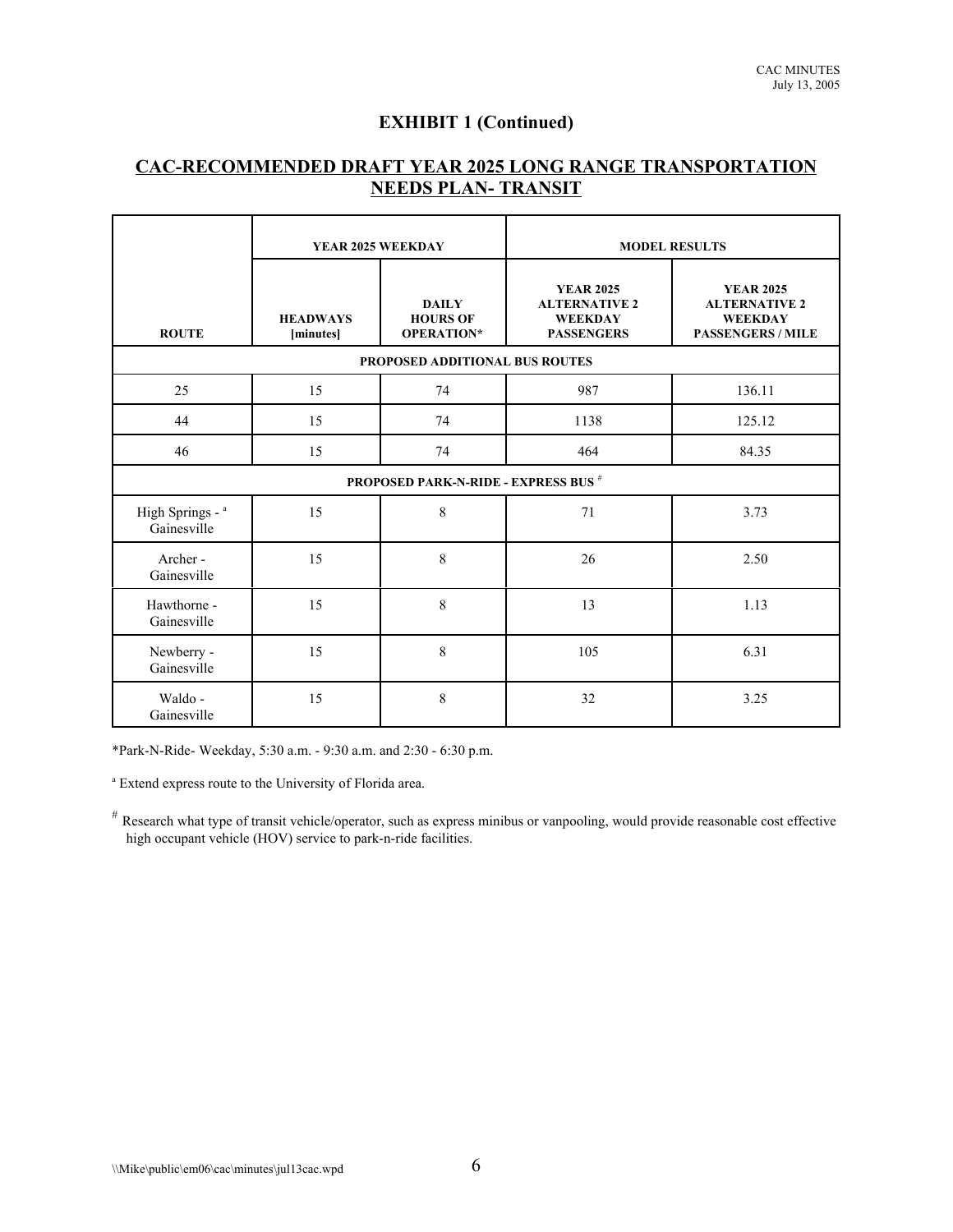### **EXHIBIT 2**

# **CAC-RECOMMENDED DRAFT YEAR 2025 LONG RANGE TRANSPORTATION NEEDS PLAN- HIGHWAY**

|                |                                                                                                            |                                                                                                                        | <b>MODEL RESULTS</b>                          |                                                          |
|----------------|------------------------------------------------------------------------------------------------------------|------------------------------------------------------------------------------------------------------------------------|-----------------------------------------------|----------------------------------------------------------|
| <b>PROJECT</b> | <b>ROADWAY</b>                                                                                             | <b>DESCRIPTION</b>                                                                                                     | <b>YEAR 2025</b><br>$E+C$<br><b>V/C RATIO</b> | <b>YEAR 2025</b><br>ALT <sub>1</sub><br><b>V/C RATIO</b> |
| K              | SW 20 <sup>th</sup> Avenue/Student Village Area Option L                                                   | SW 20 <sup>th</sup> Avenue Charrette Projects                                                                          | $\overline{\phantom{0}}$                      |                                                          |
| A              | Hull Road Right-of-Way- SW 34 <sup>th</sup> Street west to SW 62 <sup>nd</sup><br>Boulevard                | acquire right-of-way wide enough for four lanes                                                                        |                                               |                                                          |
| B              | SW 20 <sup>th</sup> Avenue from SW 34 <sup>th</sup> Street west to SW 62 <sup>nd</sup><br><b>Boulevard</b> | reconstruct with sidewalks, roundabouts, turnlanes,<br>raised medians, bikelanes, bus bays, and transit<br>super stops | 1.01                                          |                                                          |
| $\mathbf C$    | SE 16 <sup>th</sup> Avenue from Williston Road west to Main Street                                         | widen from two to four lanes                                                                                           | 0.73                                          | 0.38                                                     |
| D              | NW 76 <sup>th</sup> Boulevard Extension                                                                    | new two lane to Ft. Clarke Boulevard                                                                                   |                                               | 0.61                                                     |
| E              | Depot Avenue from Williston Road west to US 441                                                            | reconstruct existing two lanes                                                                                         | 0.67                                          | 0.79                                                     |
| $\mathbf F$    | Archer Road at SW 16th Avenue                                                                              | reconstruct intersection                                                                                               |                                               |                                                          |
| G              | University Avenue from Waldo Road west to US 441                                                           | reduce from four lanes to two lanes with onstreet<br>parking                                                           | 0.76                                          | 0.95                                                     |
| H              | W. 6 <sup>th</sup> Street from SW 4 <sup>th</sup> Avenue north to NW 8 <sup>th</sup> Avenue                | reconstruct to include roundabouts                                                                                     | 0.54                                          | 0.52                                                     |
| $\mathbf I$    | NW 34 <sup>th</sup> Street from NW 16 <sup>th</sup> Avenue north to US 441                                 | widen to add center turnlane                                                                                           | 0.95                                          | 0.95                                                     |
| J              | NW 83 <sup>rd</sup> Street Extension from NW 39 <sup>th</sup> Avenue north to<br>Millhopper Road           | new two lane road                                                                                                      |                                               | 0.39                                                     |
| M              | NE 27 <sup>th</sup> Street Extension from NE 8 <sup>th</sup> Avenue north to NE<br>39 <sup>th</sup> Avenue | new two lane                                                                                                           |                                               | 0.42                                                     |
| N              | NW 23 <sup>rd</sup> Avenue Extension from NW 98 <sup>th</sup> Street to west<br>County Road 241            | protect right-of-way (construct with private<br>funding)                                                               |                                               |                                                          |
| $\Omega$       | NW 122 <sup>nd</sup> Street Extension from State Road 26 north to<br>NW 39 <sup>th</sup> Avenue            | protect right-of-way (construct with private<br>funding)                                                               | $\blacksquare$                                |                                                          |
| $\mathbf{P}$   | SW 8 <sup>th</sup> Avenue Extension from SW 122 <sup>nd</sup> Street west to<br>SW 143rd Street            | protect right-of-way (construct with private<br>funding)                                                               |                                               |                                                          |
| $\mathbf Q$    | Radio Road Extension west and south to Hull Road                                                           | new two lane (subject to PD&E study)                                                                                   |                                               | 0.37                                                     |
| R              | SW 40 <sup>th</sup> Boulevard Extension south of Archer Road to SW<br>$34^{\rm th}$ Street                 | new two lane                                                                                                           |                                               | 0.47                                                     |
| ${\bf S}$      | SW 23rd Terrace Extension north to Hull Road                                                               | new two lane                                                                                                           | $\omega_{\rm c}$                              | 0.54                                                     |
| U              | NW 83 <sup>rd</sup> Street from NW 23 <sup>rd</sup> Avenue to NW 39 <sup>th</sup> Avenue                   | widen to four lanes                                                                                                    | 1.05                                          | 0.47                                                     |
| V              | Archer Road from GMA Boundary to Tower Road                                                                | widen to four lanes                                                                                                    | 1.31                                          | 0.67                                                     |
| W              | NW 23 <sup>rd</sup> Avenue from NW 98 <sup>th</sup> Street to NW 55 <sup>th</sup> Street                   | widen to four lanes                                                                                                    | 0.50                                          | 0.35                                                     |